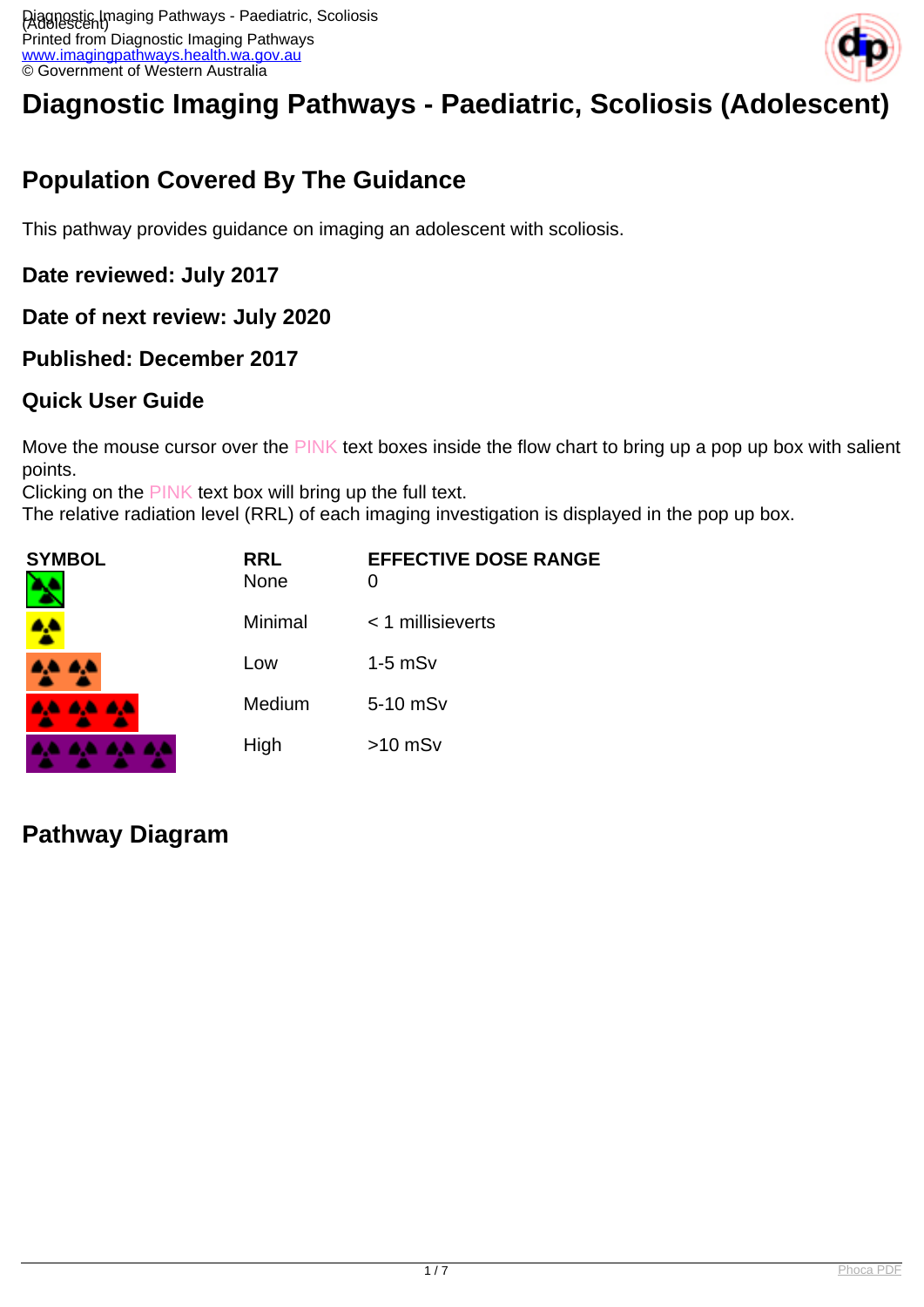Diagnostic Imaging Pathways - Paediatric, Scoliosis (Adolescent) Printed from Diagnostic Imaging Pathways

[www.imagingpathways.health.wa.gov.au](http://www.imagingpathways.health.wa.gov.au/)





# **Image Gallery**

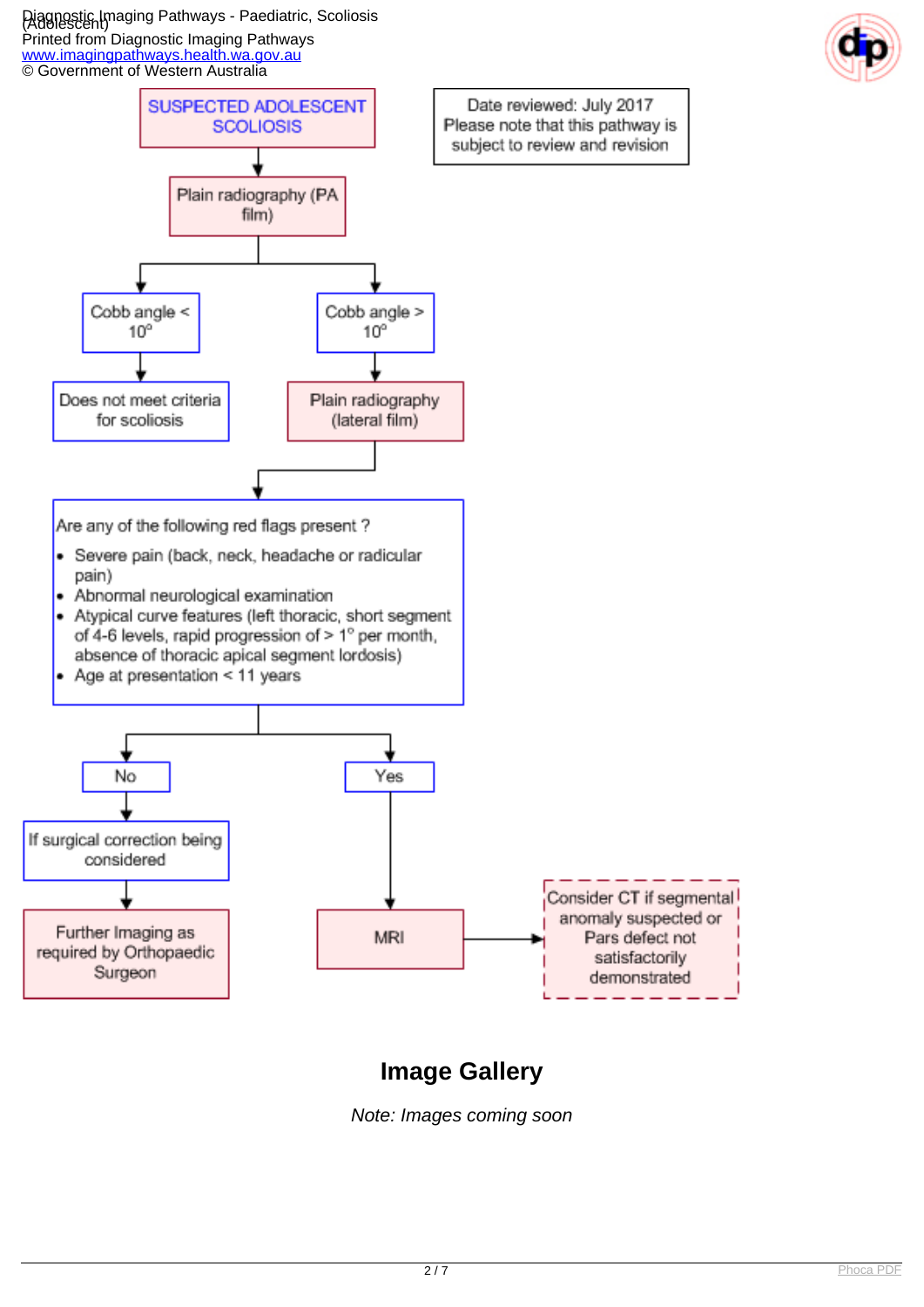

## **Teaching Points**

- Scoliosis can arise from a variety of causes and is defined as a >10° abnormal lateral curvature of the spine in the coronal plane as defined by the Cobb angle
- The most common cause of scoliosis in children is idiopathic
- The primary imaging modality for evaluating adolescent scoliosis is a single PA erect film of the entire spine and including the iliac crests. A lateral film may also be performed
- The PA view is standard as it reduces the radiation dose to thyroid and breast
- Judicious use of radiation reduction techniques (e.g. contoured filter, air gap technique) and attention to imaging frequency are needed to minimise the radiation burden as patients with scoliosis are monitored with serial radiographs
- MRI is indicated for detection of spinal cord abnormalities when one or more "red flag" features are present
- The role of MRI for imaging all patients prior to surgical correction remains controversial. Recent studies indicate MRI is not required in preoperative patients with a negative history, normal physical examination and a typical curve pattern
- Prior to surgery, passive lateral bending plain films in the frontal plane enables the surgeon to measure the degree of correction and determine the levels included in the operation

### **Adolescent Scoliosis**

- Scoliosis is defined as >10° abnormal lateral curvature of the spine in the coronal plane, often associated with axial rotation [1, 2](index.php?option=com_content&view=article&id=193&tab=References#1)
- Scoliosis can be classified as structural or non-structural (functional). Functional scoliosis can be postural or compensatory. It is non-progressive and correctable by ipsilateral bending [1, 3](index.php?option=com_content&view=article&id=193&tab=References#1)
- Structural scoliosis can be classified into 5 aetiological causes: idiopathic (80%), congenital (10%), or associated with neuromuscular, developmental and other miscellaneous diseases [3](index.php?option=com_content&view=article&id=193&tab=References#1)
- Idiopathic scoliosis is a diagnosis of exclusion and can be subdivided based on age of onset: infantile (from birth to 3 years – 10 years and before skeletal maturity -  $2-4\%$ )  $1-6$
- Adolescent idiopathic scoliosis has a prevalence of 0.5-3% and is the most common form of the disease. Females are predominantly affected (female : male ratio 5-10:1) and are more likely to have more progressive disease and severe curves [2, 4, 6](index.php?option=com_content&view=article&id=193&tab=References#1)
- Adam's test was 92% sensitive and 60% specific for detecting thoracic curves >20° and 73% sensitive and 68% specific for lumbar curves >20°, when compared with Cobb's angle as the gold standard [7](index.php?option=com_content&view=article&id=193&tab=References#1)

### **Plain Radiography**

- The primary imaging modality for evaluating adolescent scoliosis should include a posteroanterior erect film of the entire spine and including the iliac crests [1, 2, 4, 5](index.php?option=com_content&view=article&id=193&tab=References#1)
- The PA view is standard as it reduces the radiation dose to thyroid and breast tissue despite delivering increased radiation absorption to bone marrow. Bone marrow is only one-sixth as sensitive to radiation as breast tissue [3](index.php?option=com_content&view=article&id=193&tab=References#1)
- Authors are also increasingly recommending a lateral film as part of the initial radiographic investigation [3, 4, 8](index.php?option=com_content&view=article&id=193&tab=References#1)
- The lateral view is necessary to determine the absence of apical segment lordosis of the thoracic spine (i.e. the presence of normal thoracic kyphosis or hyperkyphosis) which is considered an atypical curve pattern and found to be associated with increased incidence of neuroaxis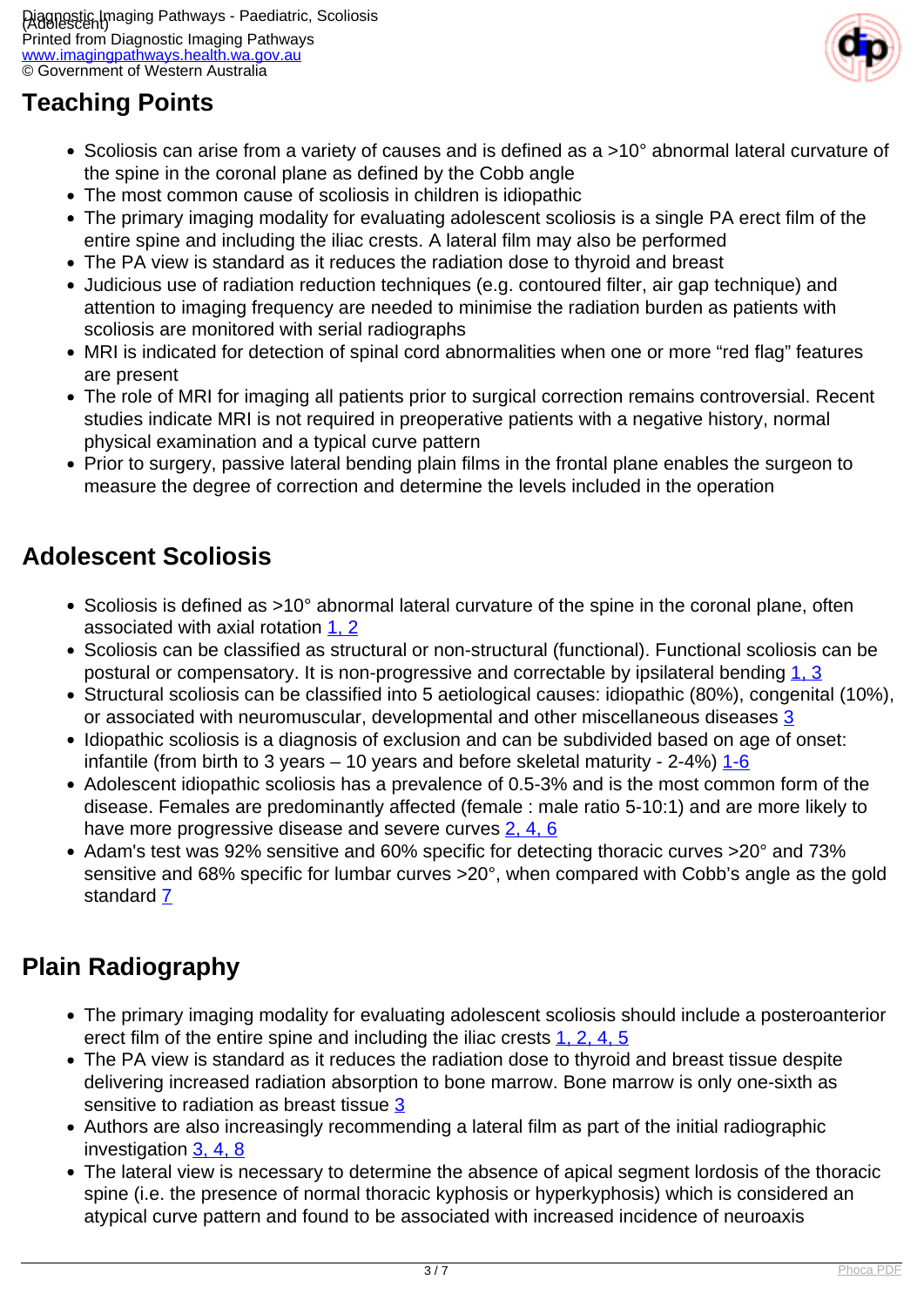

abnormalities [4, 9, 10](index.php?option=com_content&view=article&id=193&tab=References#1)

- The scoliosis curve is described as "right" or "left" depending on their convexity and named by the location of the apex vertebrae
- The Cobb method is used to quantify the degree of scoliosis. A line parallel to the superior end plate of the most cephalic tilted vertebra and a line parallel to the inferior end plate of the most tilted caudal vertebra are drawn. Perpendicular lines to these are drawn and the Cobb angle is measured where the lines intersect [5, 11](index.php?option=com_content&view=article&id=193&tab=References#1)
- Factors which reduce the reproducibility include patient position, radiographic technique and diurnal variation (5%deg; reported in one study) [1, 3](index.php?option=com_content&view=article&id=193&tab=References#1)
- Hence, in the monitoring of scoliosis a 10° difference of the Cobb angle between radiographs taken at different times is necessary in order to be 95% confident that a true change in scoliosis has occurred [3](index.php?option=com_content&view=article&id=193&tab=References#1)
- The PA film compared to the AP view, reduces cumulative radiation dose to the thyroid gland and breast by 3 to 7 fold and would reduce the estimated risk of lifetime cancer by 3 to 4 fold [1, 6](index.php?option=com_content&view=article&id=193&tab=References#1)
- A retrospective cohort study of 5573 female patients with scoliosis diagnosed before the age of 20 has shown that scoliosis patients are exposed to an average of 25 radiographs per patient with a mean estimated cumulative radiation dose to the breast of 10.8 cGy. The relative risk of dying from breast cancer was 1.7 (95% CI = 1.2-2.1) after an average of 40 years follow-up (77 observed breast cancer deaths vs 45 expected deaths in this population) [1, 3, 6](index.php?option=com_content&view=article&id=193&tab=References#1)

### **Preoperative Lateral Bending Views**

- Passive lateral bending view in the frontal plane enables the surgeon to measure the degree of correction and determine the levels included in the operation [1, 3, 8](index.php?option=com_content&view=article&id=193&tab=References#1)
- A chest radiograph is required to exclude any associated cardiopulmonary abnormalities [3, 8](index.php?option=com_content&view=article&id=193&tab=References#1)

### **Magnetic Resonance Imaging (MRI)**

- MRI is the modality of choice for assessment of the spinal cord and paraspinal soft tissues in patients with scoliosis [5](index.php?option=com_content&view=article&id=193&tab=References#1)
- Spinal cord abnormalities are seen in 2-3% of patients with presumed adolescent idiopathic scoliosis [9, 12](index.php?option=com_content&view=article&id=193&tab=References#1)
- Abnormalities detected by MRI include tethered spinal cord, Chiari malformations, hydromyelia, syringomyelia, intramedullary tumours, diastamatomyelia and intra-spinal lipomas [13-15](index.php?option=com_content&view=article&id=193&tab=References#1)
- Commonly accepted indications for MRI include [4, 5, 14](index.php?option=com_content&view=article&id=193&tab=References#1)
	- Neurological findings including headache, neck pain, absence of abdominal reflex and asymmetric lower-extremity atrophy
	- A typical curve pattern: examples are thoracic levoscoliosis, short segment curve (less than six segments), decreased vertebral rotation, rapid progression, and kyphosis near the apex of curve. Other features on scoliosis radiographs requiring MRI may be an underlying tumour or infection, widening of an intervertebral foramen or thickening of the paraspinal line. [14](index.php?option=com_content&view=article&id=193&tab=References#1) In one study, there was a 25% prevalence of neuroaxis abnormalities when both an atypical curve and neurological findings were present [9](index.php?option=com_content&view=article&id=193&tab=References#1)
	- Age of onset

### **References**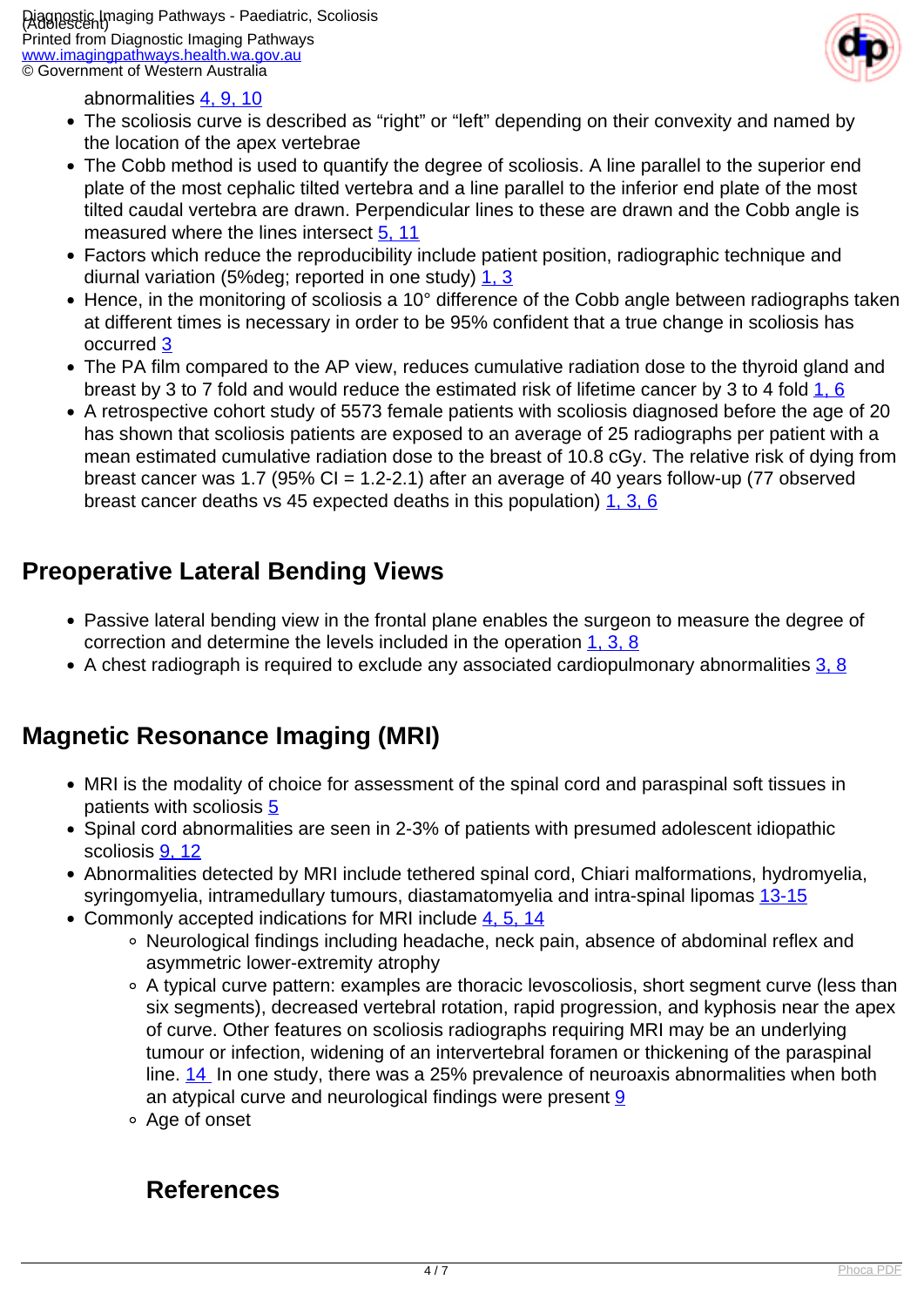

#### **Date of literature search: June 2017**

References are graded from Level I to V according to the Oxford Centre for Evidence-Based Medicine, Levels of Evidence. [Download the document](http://www.cebm.net/wp-content/uploads/2014/06/CEBM-Levels-of-Evidence-2.1.pdf)

- 1. Van Goethem J, Van Campenhout A, van den Hauwe L, Parizel PM. **Scoliosis.**  Neuroimaging Clin N Am. 2007;17(1):105-15. (Review article). View the reference
- 2. Reamy BV, Slakey JB. **Adolescent idiopathic scoliosis: review and current concepts.** Am Fam Physician. 2001;64(1):111-6. (Review article). [View the](https://www.ncbi.nlm.nih.gov/pubmed/11456428 ) [reference](https://www.ncbi.nlm.nih.gov/pubmed/11456428 )
- 3. Cassar-Pullicino VN, Eisenstein SM. **Imaging in scoliosis: what, why and how?**  Clin Radiol. 2002;57(7):543-62. (Review article). View the reference
- 4. El-Hawary R, Chukwunyerenwa C. **Update on evaluation and treatment of** scoliosis. Pediatr Clin North Am. 2014;61(6):1223-41. (Review article). [View the](https://www.ncbi.nlm.nih.gov/pubmed/25439021 ) [reference](https://www.ncbi.nlm.nih.gov/pubmed/25439021 )
- 5. Trobisch P, Suess O, Schwab F. **Idiopathic scoliosis.** Dtsch Arztebl Int. 2010;107(49):875-83. (Review article). [View the reference](https://www.ncbi.nlm.nih.gov/pubmed/21191550 )
- 6. Jaramillo D, Poussaint TY, Grottkau BE. **Scoliosis: evidence-based diagnostic evaluation.** Neuroimaging Clin N Am. 2003;13(2):335-41. (Review article). [View](https://www.ncbi.nlm.nih.gov/pubmed/13677811 ) [the reference](https://www.ncbi.nlm.nih.gov/pubmed/13677811 )
- 7. Cote P, Kreitz BG, Cassidy JD, Dzus AK, Martel J. **A study of the diagnostic accuracy and reliability of the Scoliometer and Adam's forward bend test.**  Spine (Phila Pa 1976). 1998;23(7):796-802. (Level III evidence). [View the](https://www.ncbi.nlm.nih.gov/pubmed/9563110 ) [reference](https://www.ncbi.nlm.nih.gov/pubmed/9563110 )
- 8. Thomsen M, Abel R. **Imaging in scoliosis from the orthopaedic surgeon's point of view.** European Journal of Radiology. 2006;58(1):41-7. (Review article). [View the reference](https://www.ncbi.nlm.nih.gov/labs/articles/16439089 )
- 9. Davids JR, Chamberlin E, Blackhurst DW. **Indications for magnetic resonance imaging in presumed adolescent idiopathic scoliosis.** J Bone Joint Surg Am. 2004;86-a(10):2187-95. (Level III evidence). View the reference
- 10. Lee CS, Hwang CJ, Kim NH, Noh HM, Lee MY, Yoon SJ, et al. **Preoperative Magnetic Resonance Imaging Evaluation in Patients with Adolescent Idiopathic Scoliosis.** Asian Spine J. 2017;11(1):37-43. (Level IV evidence). [View](https://www.ncbi.nlm.nih.gov/pubmed/28243367 ) [the reference](https://www.ncbi.nlm.nih.gov/pubmed/28243367 )
- 11. Schulze A, Schrading S, Betsch M, Quack V, Tingart M. **[Adolescent scoliosis : From deformity to treatment].** Orthopade. 2015;44(11):836-44. (Review article). [View the reference](https://www.ncbi.nlm.nih.gov/pubmed/26353841 )
- 12. Inoue M, Minami S, Nakata Y, Otsuka Y, Takaso M, Kitahara H, et al. **Preoperative MRI analysis of patients with idiopathic scoliosis: a prospective study.** Spine (Phila Pa 1976). 2005;30(1):108-14. (Level III evidence). [View the](https://www.ncbi.nlm.nih.gov/pubmed/15626990 ) [reference](https://www.ncbi.nlm.nih.gov/pubmed/15626990 )
- 13. Diab M, Landman Z, Lubicky J, Dormans J, Erickson M, Richards BS. **Use and outcome of MRI in the surgical treatment of adolescent idiopathic scoliosis.**  Spine (Phila Pa 1976). 2011;36(8):667-71. (Level III evidence). View the reference
- 14. Malfair D, Flemming AK, Dvorak MF, Munk PL, Vertinsky AT, Heran MK, et al. **Radiographic evaluation of scoliosis: review.** AJR Am J Roentgenol. 2010;194(3 Suppl): S8-22. (Review article). View the reference
- 15. Cardoso M, Keating RF. **Neurosurgical management of spinal dysraphism and neurogenic scoliosis.** Spine (Phila Pa 1976). 2009;34(17):1775-82. (Review article). **View the reference**
- 16. Ozturk C, Karadereler S, Ornek I, Enercan M, Ganiyusufoglu K, Hamzaoglu A.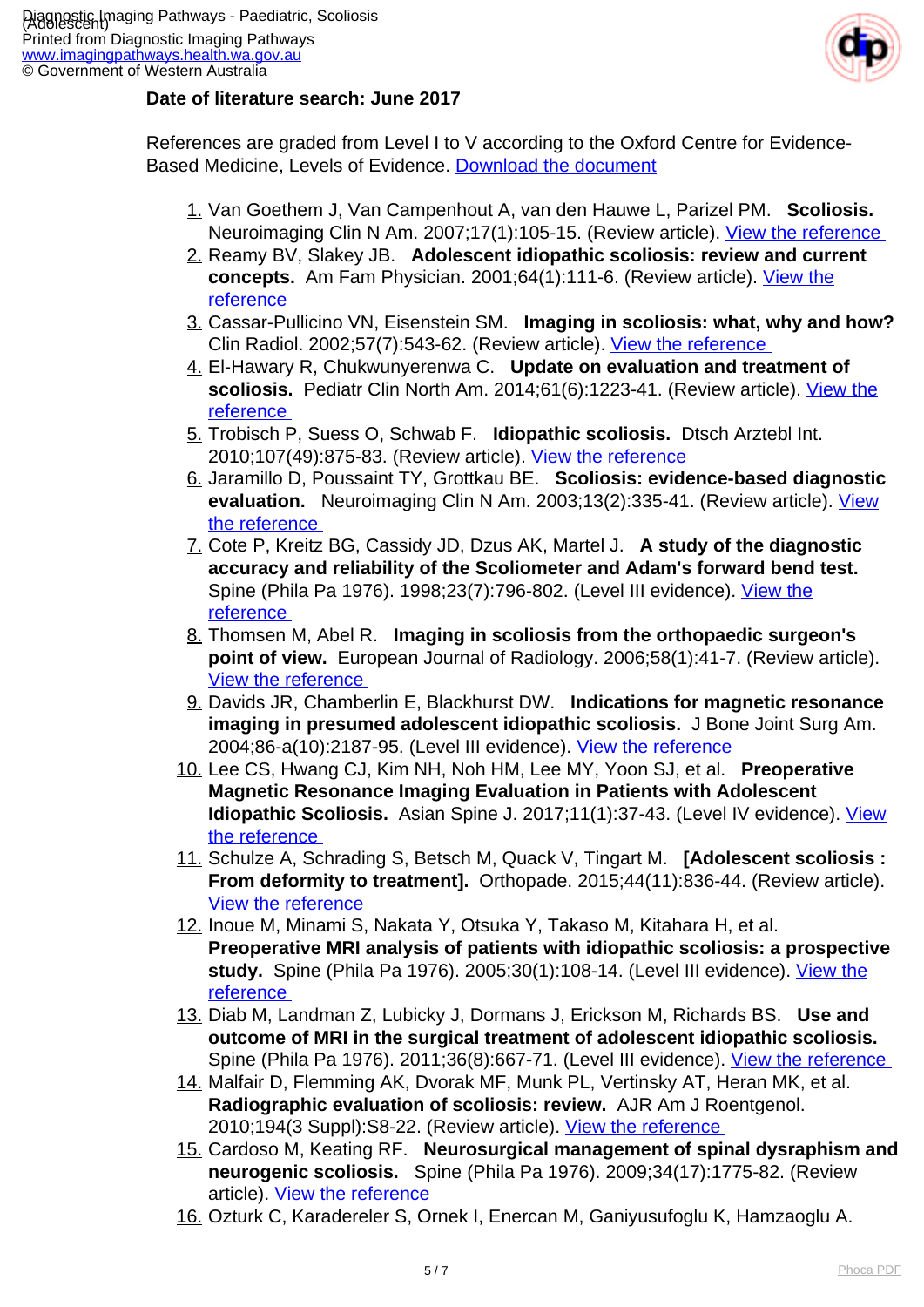

**The role of routine magnetic resonance imaging in the preoperative evaluation of adolescent idiopathic scoliosis.** International Orthopaedics. 2010;34(4):543-6. (Level II evidence). View the reference

| Information from this<br>website            | <b>Information from the Royal</b><br><b>Australian and New Zealand</b><br><b>College of Radiologists'</b><br>website |
|---------------------------------------------|----------------------------------------------------------------------------------------------------------------------|
|                                             |                                                                                                                      |
| <b>Consent to Procedure or Treatment</b>    | <b>Computed Tomography (CT)</b>                                                                                      |
| <u> Radiation Risks of X-rays and Scans</u> | <b>Plain Radiography/X-rays</b>                                                                                      |
| <b>Computed Tomography (CT)</b>             | <b>Radiation Risk of Medical Imaging</b><br>for Adults and Children                                                  |
| <b>Magnetic Resonance Imaging (MRI)</b>     |                                                                                                                      |
| <b>Plain Radiography (X-ray)</b>            | <b>Children's (Paediatric) X-ray</b><br><b>Examination</b>                                                           |
|                                             | <b>Making Your Child's Test or</b><br><b>Procedure Less Stressful</b>                                                |
|                                             |                                                                                                                      |

### **Information for Consumers**

#### **Copyright**

© Copyright 2017, Department of Health Western Australia. All Rights Reserved. This web site and its content has been prepared by The Department of Health, Western Australia. The information contained on this web site is protected by copyright.

#### **Legal Notice**

Please remember that this leaflet is intended as general information only. It is not definitive and The Department of Health, Western Australia can not accept any legal liability arising from its use. The information is kept as up to date and accurate as possible, but please be warned that it is always subject to change

#### **File Formats**

.

Some documents for download on this website are in a Portable Document Format (PDF). To read these files you might need to download Adobe Acrobat Reader.